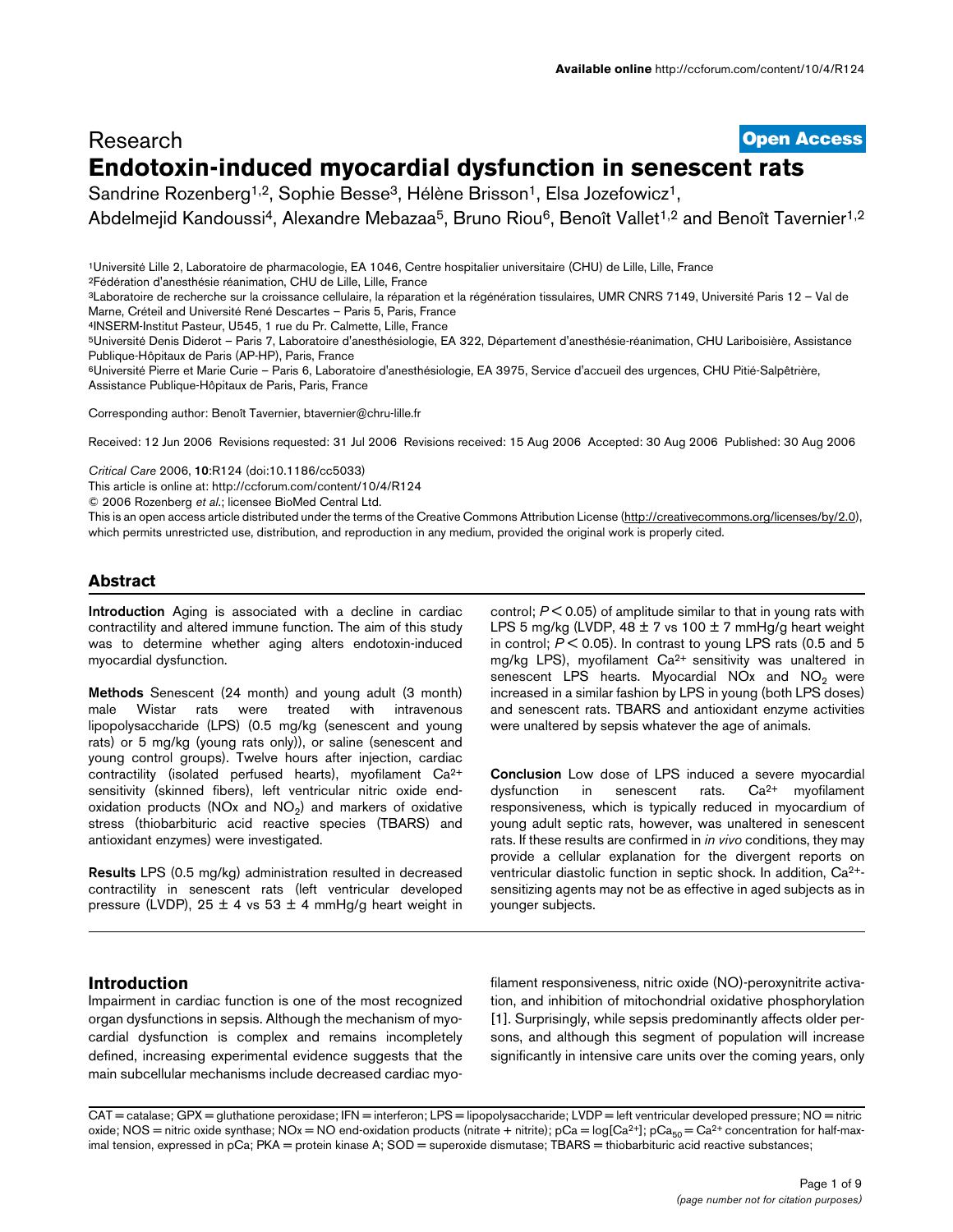few experimental data on septic organ dysfunction in the aged animal are available.

A senescent heart is characterized by a progressive decline in contractile function, with slowing of twitch contraction, altered Ca2+ handling kinetics, and impaired β-adrenergic modulation of contractility [2-4]. Aging is also characterized by an altered immune function and response to stress, including endotoxic challenge [5]. Septic myocardial dysfunction may thus be altered with aging in its severity, mediators, and/or main cellular mechanisms.

We have previously shown in young adult animal models of endotoxemia that troponin I phosphorylation decreases myofilament Ca2+ sensitivity and may contribute to the depression of cardiac contractility [6,7]. The role of this alteration in the pathophysiology of septic myocardial depression has recently been confirmed in transgenic mice with cardiac-specific expression of slow skeletal troponin I (which lacks the protein kinase A phosphorylation sites) [8]. Reduced myofilament Ca2+ sensitivity is also proposed as a cellular basis for the ventricular dilation described in fluid-resuscitated septic patients [\[9\]](#page-8-0). Therapeutic implications have recently been shown with the beneficial use of levosimendan, a new 'Ca2+-sensitizing' agent, in both endotoxemic animals [10] and septic shock patients with left ventricular dysfunction [11].

Whether these experimental findings and their clinical implications are relevant to septic dysfunction in the senescent heart is not known. To test this hypothesis, we established a model of myocardial dysfunction in senescent endotoxemic rats derived from a model of myocardial dysfunction during mild endotoxemia in the young adult rat [7,12], and we assessed cardiac contractility and myofilament Ca2+ responsiveness in both young adult rats and senescent rats. In order to characterize more precisely the impact of aging on septic cardiac dysfunction, we also investigated several of its putative mediators (NO pathway and oxidative stress) in hearts from endotoxemic animals.

## **Materials and methods Animal models**

All procedures conformed to the framework of the French legislation that controls animal experimentation. Experiments were carried out in young (3 months old) and senescent (24 months old) male Wistar rats (Charles River Laboratories, L'Arbresle, France). Twenty-four months old is the age in Wistar rats at which natural mortality (since birth) is 50%, a rate that defines senescence.

Young adult rats were given an intravenous injection of lipopolysaccharide (LPS) endotoxin (Escherichia coli 0111:B4 from a single batch (number 31K4121), 5 mg/kg; Sigma-Aldrich, Saint Quentin Fallavier, France) or of saline in the dorsal penile vein under brief halothane anesthesia. Animals were thereafter conscious and unresuscitated until the time of killing 12 hours later. Following LPS injection, animals exhibited prostration and moderate body weight loss. Mortality 12 hours after LPS injection was less than 10%, as previously reported [7,12].

In preliminary experiments, doses of LPS used in young adults (5 mg/kg) induced 100% mortality in senescent rats within the first 12 hours of endotoxemia. Mortality at 12 hours was still greater than 50% in senescent rats injected with doses of 1– 2 mg/kg. In contrast, the injection of 0.5 mg/kg LPS induced a model of endotoxemic senescent rats where external appearance, weight loss, and mortality were very similar to that observed in young rats receiving 5 mg/kg, and this smaller dose was thus chosen for the study.

To allow interpretation of the results, another group of young adult rats received a dose of 0.5 mg/kg. In summary, five groups of animals were thus studied: two groups of senescent rats (control or LPS 0.5 mg/kg) and three groups of young adult rats (control, LPS 0.5 mg/kg, or LPS 5 mg/kg). The same volume was injected in all groups.

### **Isolated Langendorff-perfused heart**

Twelve hours after LPS or saline injection, the rats were anesthetized with an intraperitoneal injection of thiopenthal sodium (Nesdonal, Specia; Rhône-Poulenc, Paris, France). The hearts were then rapidly excised and perfused according to the Langendorff method at a perfusion pressure of 75 mmHg. The perfusate was a Krebs–Henseleit solution containing NaCl 118 mmol/l, NaHCO<sub>3</sub> 25 mmol/l, KCl 4.75 mmol/l,  $KH_2PO_4$ 1.18 mmol/l,  $MgSO<sub>4</sub>$  1.17 mmol/l,  $CaCl<sub>2</sub>$  1.25 mmol/l, glucose 10 mmol/l (pH 7.4, 37°C), and was bubbled constantly with 95%  $O_2$ /5%  $CO_2$ , as previously reported [7].

The left ventricular pressure was measured using a compliant water-filled balloon, connected to a pressure transducer (SensoNor SP 844; Capto, Horten, Norway) via a rigid polyethylene tube introduced into the left ventricle through the mitral valve, and was recorded on a Power Lab acquisition system (ADInstruments Pty Ltd, Castle Hill, Australia). The hearts were paced at 300 beats/minute via electrodes placed on the left atrial wall and connected to a stimulator (6002 model; Harvard Biosciences, Les Ulis, France). The collapsed balloon was filled with saline to obtain a left ventricular end diastolic pressure of 5 mmHg. After 15–20 minutes of equilibration, the left ventricular developed pressure (LVDP), the peak of the positive and negative pressure derivatives (respectively, dP/  $dt_{\text{max}}$  and -dP/d $t_{\text{max}}$ ) as well as the coronary flow were recorded.

#### **Skinned myocardial fibers**

After excision of the heart, ventricular fiber bundles (approximately 200  $\mu$ m in diameter) were dissected from left ventricular papillary muscles in a relaxing solution free of Ca2+ (see composition below). Fibers were then incubated for one hour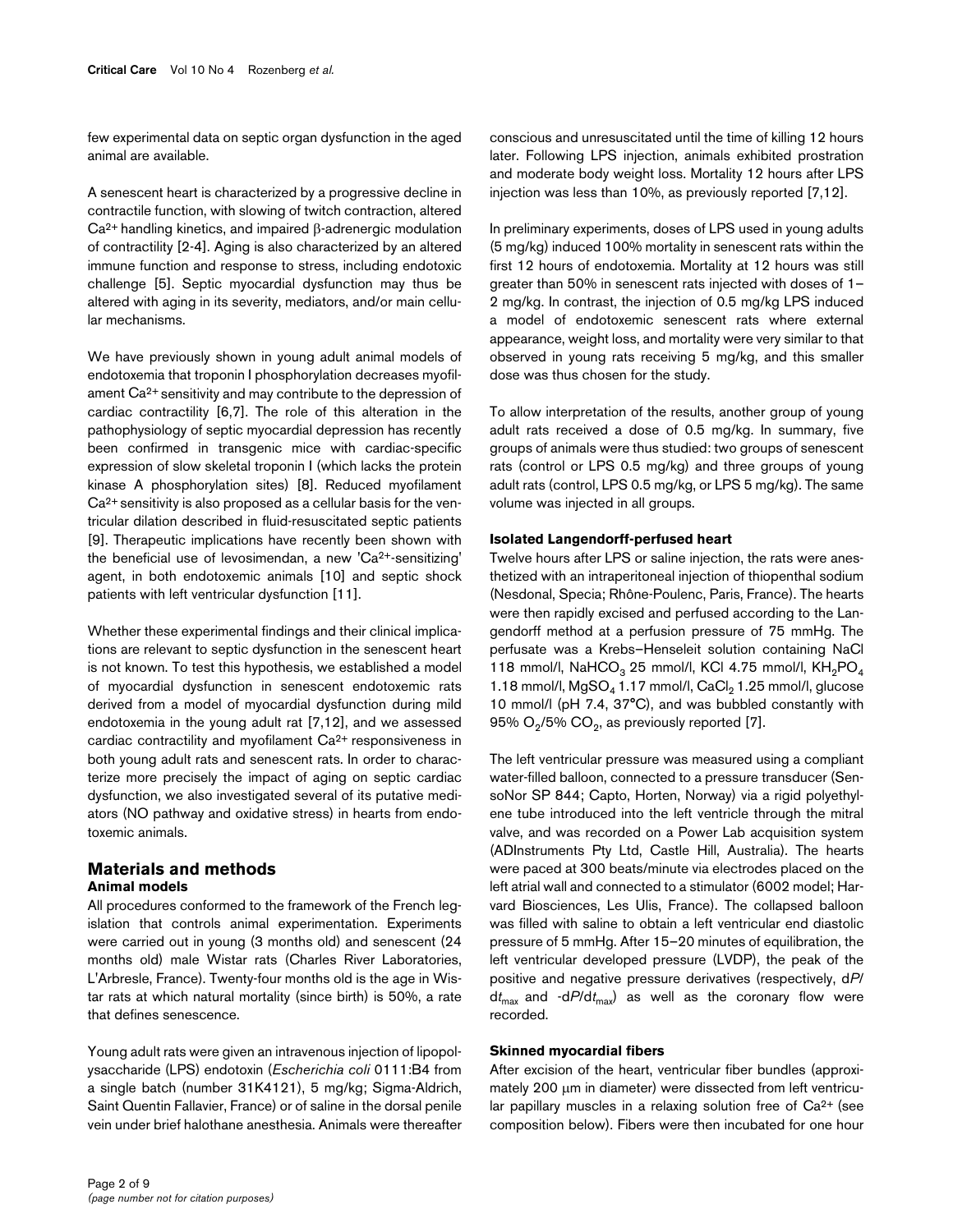in a relaxing solution containing 1% Triton X-100 to solubilize the membranes without affecting the contractile proteins, as previously reported [13]. After the skinning procedure, one bundle was mounted between a fixed end and a force transducer (FT-03C model; Grass Instruments, Quincy, MA, USA) in a 0.8 ml chamber filled with the relaxing solution, adjusted to slack length, stretched by 20%, and subjected to an activation/relaxation cycle. The muscle contraction was amplified on a differential amplifier (Biological Amplifier 120; BioScience, Washington, DC, USA) connected to a recorder (TA240 model; Gould Electronic, Cleveland, OH, USA). The length and diameter of the muscles were measured by use of a graticule in the dissecting microscope. The sarcomere length in our setup was verified by a calibrated micrometer for several bundles from adult and senescent rats under a 400× Zeiss lens. Values ranged between 2.2 and 2.4 µm for all bundles tested. For all the following described experiments, the length of the fibers was kept constant to avoid sarcomere lengthdependent changes in Ca2+ sensitivity. All experiments were performed at constant temperature (22°C).

The relaxing solution contained 3-(N-morpholino)-propane sulfonic acid 10 mmol/l, potassium propionate 170 mmol/l, magnesium acetate 2.5 mmol/l, and  $\mathsf{K}_2\text{-}\mathsf{EGTA}$  5 mmol/l. Activating solutions had the same composition as the relaxing solution except that Ca<sup>2+</sup>-EGTA was substituted for K<sub>2</sub>-EGTA at various ratios. The concentrations of the different components in the solutions were calculated using program 3 of Fabiato and Fabiato [14] to keep the ionic strength at 200 mM. Solution also contained ATP (2.5 mmol/l) and phosphocreatine (10 mmol/l), and the pH was 7.00  $\pm$  0.01. Free Ca<sup>2+</sup> concentrations of activating solutions ranged from pCa 6.2 ( $[Ca^{2+}]$  = 0.63  $\mu$ M) to pCa 4.6 ([Ca<sup>2+</sup>] = 25.0  $\mu$ M, maximally activating solution), where  $pCa = -log_{10}[Ca^{2+}]$ . All chemicals were obtained from Sigma-Aldrich.

For each skinned cardiac bundle, the resting tension was first recorded. Measurements of active developed tension were then performed after stepwise exposure of the fibers from pCa 6.2 to pCa 4.6. To quantify myofilament Ca2+ sensitivity, intermediate tensions were expressed as a percentage of the maximal tension obtained at pCa 4.6. Data were fitted using a nonlinear fit of the Hill equation (EnzFitter 1.05; Biosoft, Cambridge, UK). The slope coefficient (Hill coefficient) as well as the pCa value for half-maximal tension ( $pCa<sub>50</sub>$ ) were calculated for each bundle.

### **Myocardial nitric oxide content**

The NO content in the left ventricle was determined as the NO end-oxidation products (nitrate and nitrite) (NOx). The NOx measurements were performed using the Griess reaction as previously reported [15]. Briefly, the nitrate present in samples was stoichiometrically reduced to nitrite in the presence of reduced nicotinamide adenine dinucleotide and nitrate reductase, for 15 minutes at 37°C. Total nitrite was mixed with sulfa-

nilamide and N-(1-naphtyl)ethylenediamine dihydrochloride at room temperature for 10 minutes to generate a red–violet diazo dye that was measured on the basis of its absorbance at 550 nm. The nitrite concentration was determined from a standard curve generated using potassium nitrite. Results were normalized for protein concentration.

#### **Lipid peroxidation**

The level of lipid peroxidation, a marker of oxidative injury, was assessed via thiobarbituric acid reactive substances (TBARS) formation during an acid-heating reaction, as previously described [16]. Briefly, left ventricular tissue was homogenized in phosphate buffer at 4°C. A 100 µl homogenate was pipetted into a test tube, followed by addition of 100 µl of 8.1% sodium dodecylsulfate, 750 µl of 0.8% thiobarbituric acid, 750 µl of 20% acetic acid (pH 3.5), and the volume was made up to 2.0 ml with distilled water. To minimize peroxidation during the assay procedure, 50 µl of 0.8% butyl-hydroxytoluene solution in acetic acid was added to the thiobarbituric acid reagent mixture. Tube contents were then boiled at 95°C for one hour. Following cooling to room temperature and centrifugation (4,000 rpm for 10 minutes), the absorbance of the supernatant was read spectrophotometrically at 532 nm. The amount of TBARS was calculated from a standard curve using malondialdehyde as a standard. Results were expressed in malondialdehyde equivalents per milligram of protein.

#### **Antioxidant enzyme activities**

Superoxide dismutase (SOD), catalase (CAT), and glutathione peroxidase (GPX) activities were measured in myocardial tissue as previously reported [17,18]. Briefly, the SOD activity was assayed by measuring the inhibition of oxidation of 2-(4 idiophenyl)-3-(4-nitrophenol)-5-phenyltetrazolium to yield a chromophore with maximal absorbance at 505 nm, using a commercially available kit (Ransod; Randox, San Diego, CA, USA). The CAT activity was determined after sonication of the tested sample in phosphate buffer, as the rate of decrease in hydrogen peroxide absorbance at 240 nm, according to Aebi [17]. The GPX activity was measured as described previously [18] using a colorimetric assay kit (Cellular GPX Assay kit; Calbiochem, San Diego, CA, USA), where GPX activity is derived from quantification of NADPH oxidation (absorbance at 340 nm) in a solution also containing reduced glutathione, glutathione reductase, and tert-butyl hydroperoxide to initiate the reaction. All results were normalized for protein concentration.

#### **Statistical analysis**

All values are expressed as the mean  $\pm$  standard error of the mean. Comparisons between control and LPS groups were made using an unpaired Student's  $t$  test or, when more than two groups were compared, an analysis of variance and the Fisher's PLSD post hoc test. Where needed, the interaction between age and LPS was tested using a two-way analysis of variance. All P values were two-tailed, and  $P < 0.05$  was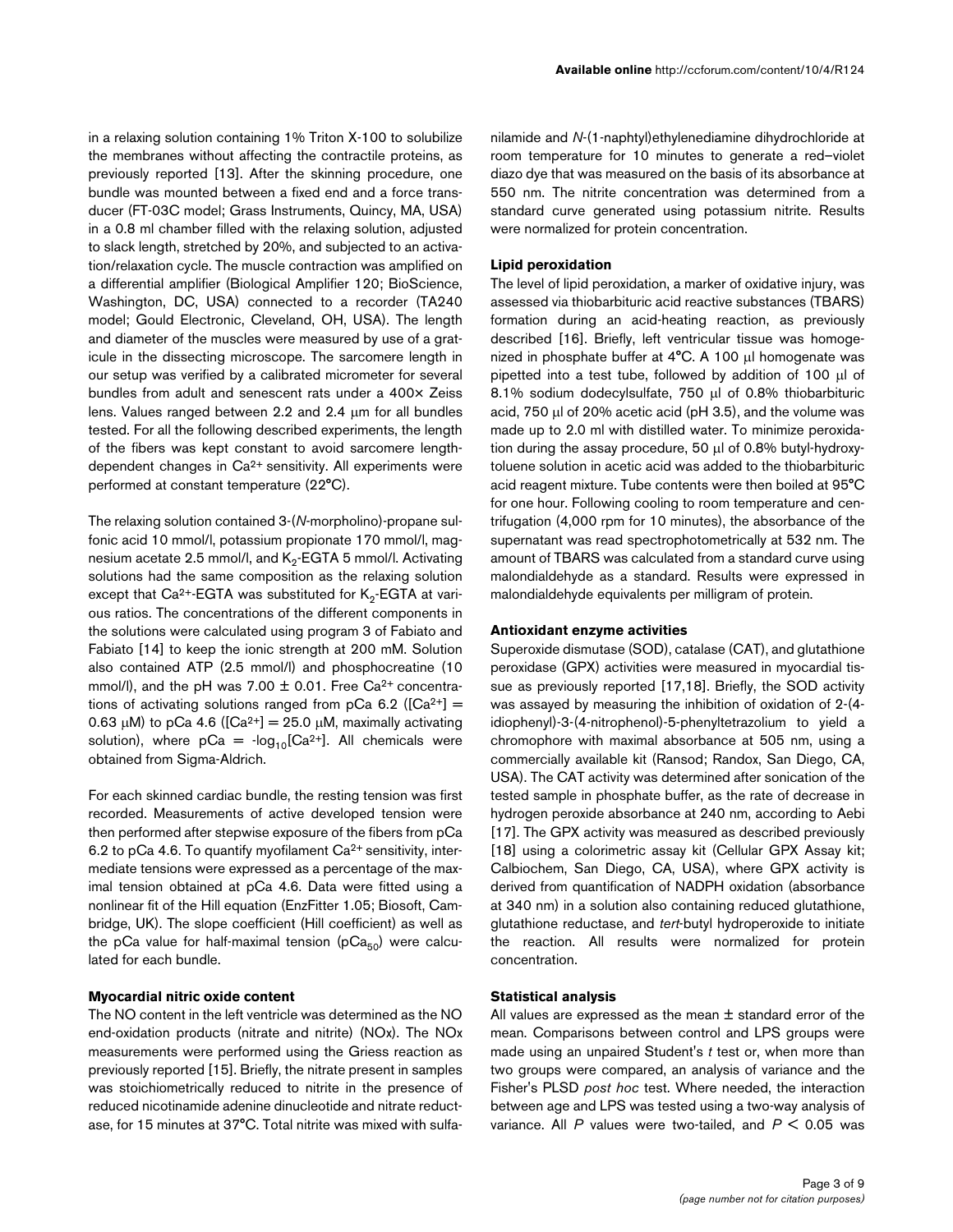### <span id="page-3-0"></span>**Table 1**

#### **Main characteristics of young rats and senescent rats treated with lipopolysaccharide (LPS) or saline**

|                             | Young rats (3 months old) |                   |                   | Senescent rats (24 months old) |                                                                                                                            |  |  |
|-----------------------------|---------------------------|-------------------|-------------------|--------------------------------|----------------------------------------------------------------------------------------------------------------------------|--|--|
|                             | Control group $(n=9)$     |                   |                   |                                | LPS 0.5 mg/kg group ( $n = 12$ ) LPS 5 mg/kg group ( $n = 9$ ) Control group ( $n = 13$ ) LPS 0.5 mg/kg group ( $n = 16$ ) |  |  |
| Initial body weight (g)     | $315 \pm 3$               | $331 \pm 8$       | $331 \pm 5$       | $451 \pm 26$                   | $459 \pm 15$                                                                                                               |  |  |
| $\triangle$ BW (g)          | $-1 \pm 1$                | $-18 \pm 2^{*}$   | $-11 \pm 3$ *     | $-2 \pm 2$                     | $-16 \pm 2^{*}$                                                                                                            |  |  |
| Liver (g)                   | $12.1 \pm 0.8$            | $10.9 \pm 0.4$    | $10.1 \pm 0.3^*$  | $10.9 \pm 0.7$                 | $9.2 \pm 0.4*$                                                                                                             |  |  |
| Lung $(g)$                  | $1.30 \pm 0.03$           | $1.46 \pm 0.04*$  | $1.45 \pm 0.03*$  | $4.14 \pm 0.47$                | $6.07 \pm 0.60^*$                                                                                                          |  |  |
| Heart weight (g)            | $0.98 \pm 0.02$           | $1.09 \pm 0.05$ * | $1.10 \pm 0.02$ * | $1.34 \pm 0.10$                | $1.60 \pm 0.10*$                                                                                                           |  |  |
| Left ventricular weight (g) | $0.78 \pm 0.02$           | $0.83 \pm 0.03$   | $0.85 \pm 0.02$   | $1.00 \pm 0.07$                | $1.11 \pm 0.06$                                                                                                            |  |  |

Values are the mean ± standard error of the mean. ∆BW, body weight 12 hours after treatment - initial body weight. \*P < 0.05 versus respective control (saline-injected) group.

#### <span id="page-3-1"></span>**Table 2**

#### **Effects of in vivo lipopolysaccharide (LPS) on isolated and perfused hearts of young rats and senescent rats**

|                                      | Young rats (3 months old) |                   |                   | Senescent rats (24 months old) |                                                                                                                                                     |  |
|--------------------------------------|---------------------------|-------------------|-------------------|--------------------------------|-----------------------------------------------------------------------------------------------------------------------------------------------------|--|
|                                      |                           |                   |                   |                                | Control group ( $n = 8$ ) LPS 0.5 mg/kg group ( $n = 9$ ) LPS 5 mg/kg group ( $n = 9$ ) Control group ( $n = 11$ ) LPS 0.5 mg/kg group ( $n = 13$ ) |  |
| LVDP (mmHg/g HW)                     | $100 \pm 7$               | $64 \pm 6*$       | $48 \pm 7$ *      | $53 \pm 4$                     | $25 \pm 4*$                                                                                                                                         |  |
| $dP/dt_{max}$ (mmHg/s/g HW)          | $2744 \pm 186$            | $1611 \pm 138$ *  | $1216 \pm 152$ *  | $1804 \pm 260$                 | $893 \pm 158$ *                                                                                                                                     |  |
| -d $P/dt_{\text{max}}$ (mmHg/s/g HW) | $-1863 \pm 61$            | $-1320 \pm 116$ * | $-1058 \pm 103$ * | $-919 \pm 91$                  | $-480 \pm 59*$                                                                                                                                      |  |
| Coronary flow (ml/minute/q HW)       | $14 \pm 2$                | $14 \pm 1$        | $13 \pm 2$        | $10 \pm 1$                     | $12 \pm 1$                                                                                                                                          |  |

Values are the mean  $\pm$  standard error of the mean. LVDP, left ventricular developed pressure; dP/dt<sub>max</sub>, peak of the positive pressure derivative; -dP/  $dt_{\text{max}}$ , peak of the negative pressure derivative. \*P < 0.05 versus respective control (saline-injected) group.

required to reject the null hypothesis. Statistical analysis was performed with Statview 5.0 software (SAS Institute Inc., Cary, NC, USA).

### **Results**

Changes in the body weight and main organ weight in response to 12-hour endotoxemia in each age group are summarized in Table [1.](#page-3-0) In senescent rats, LPS induced a body weight loss and an increase in heart weight and lung weight similar to those observed in both groups of young rats treated with LPS. In addition, a significant liver weight loss was present in young rats after LPS 5 mg/kg only, and was present in senescent rats (Table [1\)](#page-3-0). As expected from preliminary experiments and previous studies, mortality was lower than 10% in all LPS groups.

### **Isolated Langendorff-perfused hearts**

LPS 5 mg/kg in young rats induced a contractile dysfunction, as reported by an approximately 50% decrease of LVDP and other indices of myocardial function (Table [2\)](#page-3-1). The reduction in LVDP observed in young rats injected with 0.5 mg/kg suggested that depression of contractility may be dose dependent, although the difference between the two LPS-injected young groups did not reach statistical significance (Table [2\)](#page-3-1). In senescent hearts, left ventricular function was altered in basal conditions. A marked depression, of a relative amplitude similar to that recorded in young rats after LPS 5 mg/kg, was observed in senescent rats after LPS 0.5 mg/kg (Table [2](#page-3-1)). Two-way analysis, however, showed no significant interaction between age and LPS 0.5 mg/kg. The effect of LPS 0.5 mg/ kg on the LVDP therefore did not differ according to age. Coronary flow was not altered by endotoxemia, whatever the age of the rats (Table [2](#page-3-1)).

### **Myofilament Ca2+ responsiveness in skinned fibers**

Maximal Ca2+-activated tension was similar between endotoxemic animals and their control groups (Table 3). In young rats, LPS 5 mg/kg induced a decrease in myofilament Ca<sup>2+</sup> sensitivity (Figure 1a), as attested by a significant decrease in  $pCa<sub>50</sub>$  (0.14 pCa units) without significant change in the Hill coefficient (Table 3). This desensitization was also present in the LPS 0.5 mg/kg group (mean decrease in  $pCa<sub>50</sub>$ , 0.12 pCa units; Figure 1a and Table 3). In contrast, skinned fibers from senescent LPS rats exhibited no significant changes in  $pCa<sub>50</sub>$ or in Hill coefficient values (Table 3 and Figure 1b) as compared with fibers from control senescent rats. This suggested that cardiac myofilament Ca<sup>2+</sup> sensitivity was not altered during endotoxemia in senescent rats.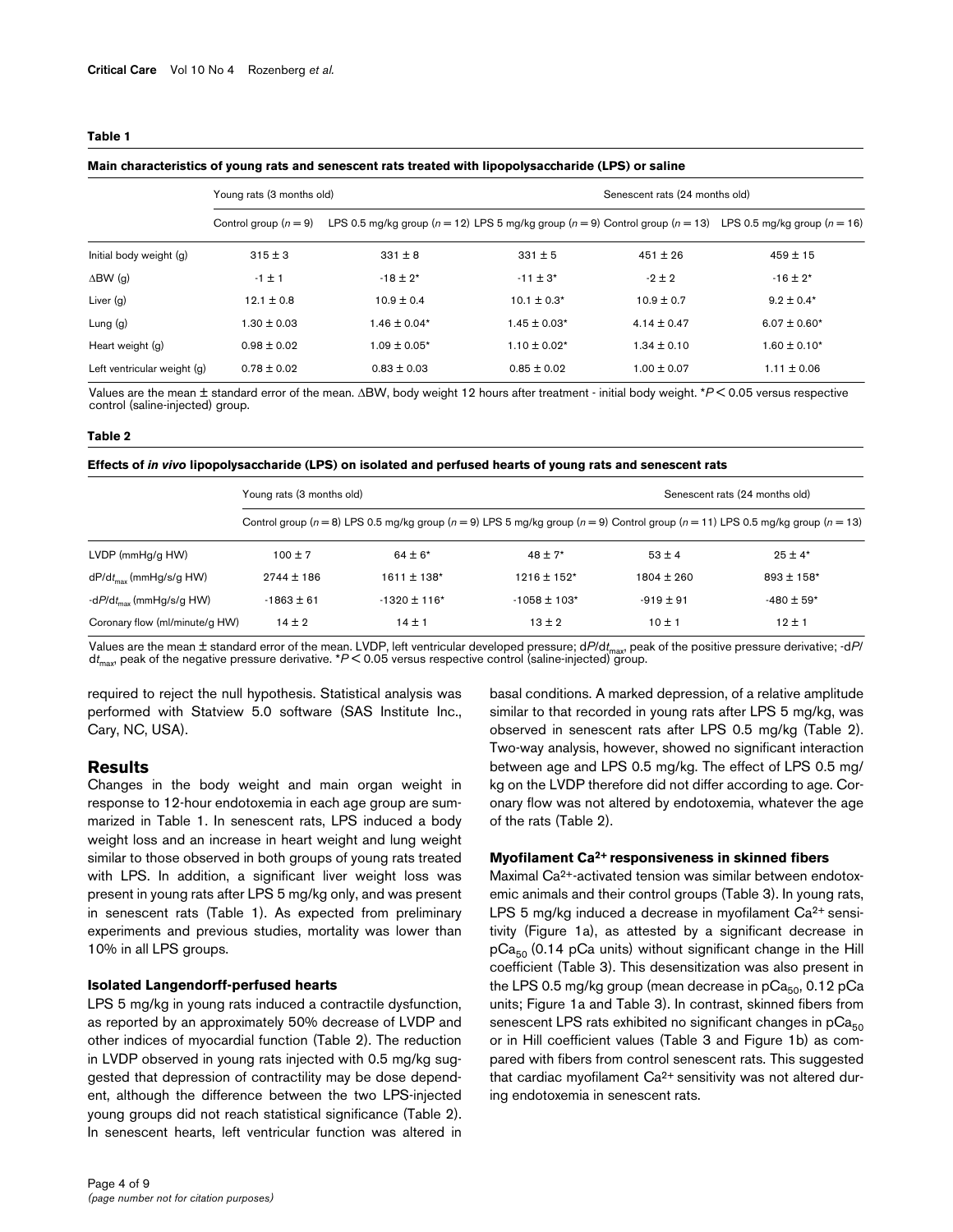

Isometric tension–pCa relations. (a) Isometric tension–pCa relations obtained in Triton-skinned left ventricular fibers from young rats (3 months old; control,  $n = 23$  fibers; lipopolysaccharide (LPS) 0.5 mg/kg,  $n = 23$ ; and LPS 5 mg/kg,  $n = 22$ ) treated with LPS or saline (control). (b) Isometric tension–pCa relations in Triton-skinned left ventricular fibers from senescent rats (24 months old; control,  $n = 22$  fibers; LPS 0.5 mg/kg,  $n = 20$ ). Curves of fibers from LPS-treated (0.5 and 5 mg/kg) animals were shifted toward lower pCa values only in young rats, indicating a decrease in Ca<sup>2+</sup> sensitivity of the contractile proteins. Values are the mean ± standard error of the mean.

### **Inflammatory mediator: nitric oxide**

Following LPS administration, the NOx and  $NO<sub>2</sub>$  myocardial content increased in a similar fashion in senescent rats and young rats as compared with their respective controls (Figure 2).

## **Oxidative stress: TBARS and antioxidant enzyme activities**

Dosages of TBARS in the left ventricle from young rats showed that cardiac lipid peroxidation was not significantly increased in our sublethal model of endotoxemia, whatever the dose of LPS (5 mg/kg or 0.5 mg/kg) administered (Figure 3). Similar results were observed in senescent rats (Figure 3). The



Left ventricular nitric oxide end-oxidation products. Left ventricular nitric oxide end-oxidation products (nitrate + nitrite) (NOx) and  $NO<sub>2</sub>$  contents from young rats (3 months old; control,  $n = 5$ ; LPS 0.5 mg/kg,  $n = 7$ ; LPS 5 mg/kg,  $n = 5$ ) and senescent rats (24 months old; control,  $n =$ 16; LPS 0.5 mg/kg,  $n = 14$ ) treated with lipopolysaccharide (LPS) or saline (control). Values are the mean  $\pm$  standard error of the mean.  $*P$ < 0.05 versus control group.

CAT, SOD, and GPX myocardial activities were not significantly altered in any LPS group (Figure 4).

#### **Discussion**

The present study tested whether aging alters endotoxininduced myocardial dysfunction in a sublethal model of endotoxemia in rats. The main findings were the following: 12 hours after LPS injection (0.5 mg/kg), a marked reduction in myocardial contractility was observed in the isolated perfused senescent heart; in contrast with septic cardiac dysfunction in young rats, myofilament Ca<sup>2+</sup> sensitivity of left ventricular skinned fibers was not reduced in senescent rats; and NO production, oxidative stress, and antioxidant enzymes activities were not different between young adult and senescent LPS groups. Thus, despite similar alterations in potential mediators, cellular mechanisms responsible for this contractile dysfunction are different between young adult and senescent rats. More specifically, myofilament Ca<sup>2+</sup> responsiveness remains unaltered in the senescent heart. This may have clinical implications for management of elderly septic patients.

Nonlethal models of endotoxemia have allowed characterization of septic myocardial depression in young animals while avoiding nonspecific effects of shock [7,12,19]. A reduction by a factor 10 (endotoxin dose from 5 to 0.5 mg/kg) was necessary to reach this objective in senescent rats. This is in accordance with the few other available studies on sepsis in aged animals [5,20,21]. Indeed, mice 24–25 months old have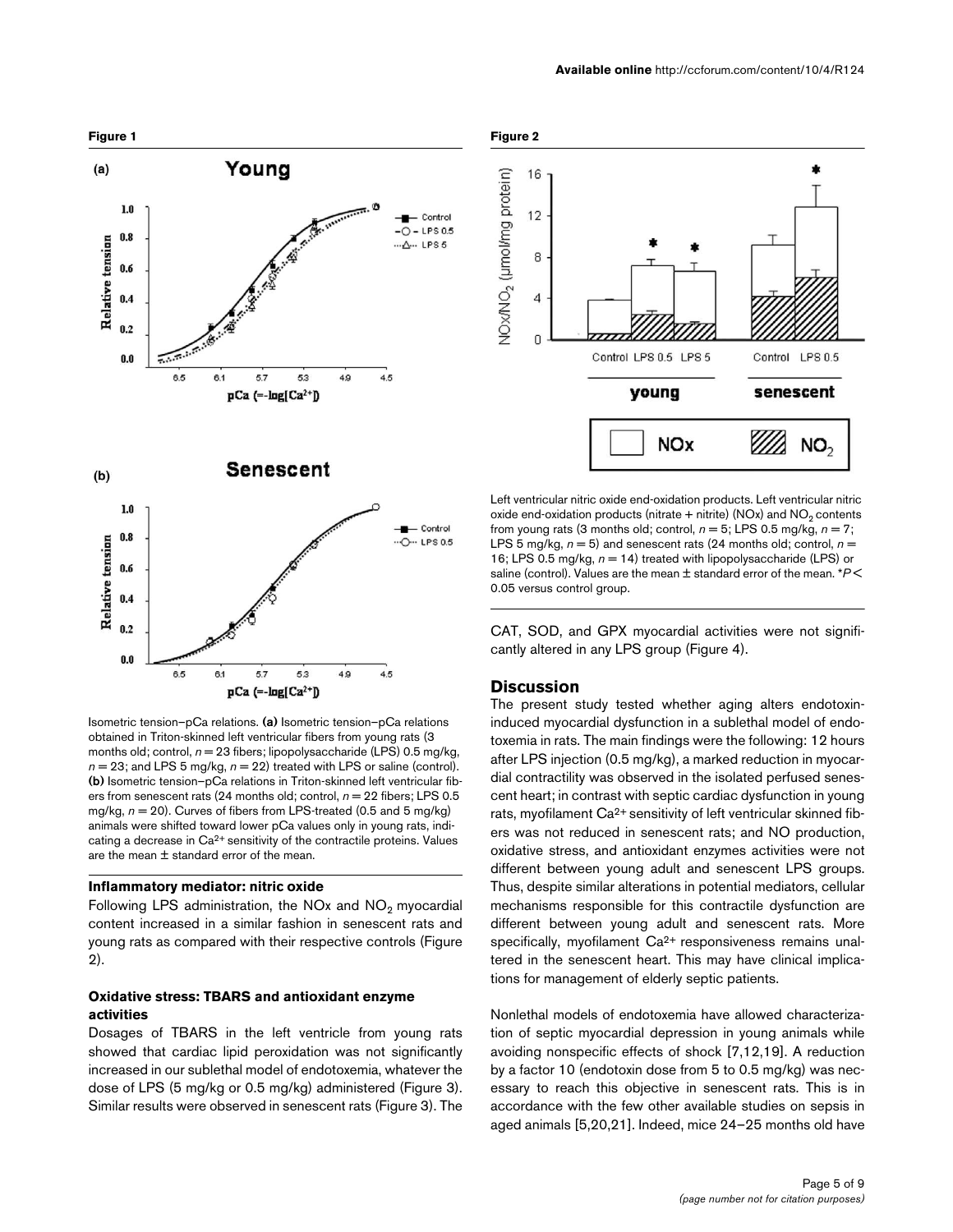

Left ventricular thiobarbituric acid reactive substances content. Left ventricular thiobarbituric acid reactive substances (TBARS) content from young rats (3 months old; control,  $n = 11$ ; lipopolysaccharide (LPS) 0.5 mg/kg,  $n = 8$ ; LPS 5 mg/kg,  $n = 16$ ) and senescent rats (24 months old; control,  $n = 8$ ; LPS 0.5 mg/kg,  $n = 8$ ) treated with LPS or saline (control). Results are expressed as malondialdehyde (MDA) equivalents per milligram of protein (see Materials and methods). The TBARS content was not significantly different in LPS animals versus control animals whatever the age and the LPS dose studied (0.5 or 5 mg/kg in young rats). Values are the mean  $\pm$  standard error of the mean.

been found to be 10–16 times more sensitive to LPS lethality than young (2 months old) mice [22,23]. The death rate in aged (24 months old) versus young (4 months old) mice has been shown to be dramatically higher after LPS injection or cecal ligation and puncture [21]. This reduction in LPS dose allowed us to compare young rats and senescent rats for cardiac contractile dysfunction of apparently similar severity.

Precise comparison of the amplitude of septic contractile depression between young adult rats and old rats remains speculative, however, as, in accordance with previous studies, indices of contractility in basal conditions were different between the two age groups [2,3]. In our experimental conditions, however, the major contractile depression recorded following LPS in senescent rats versus young rats primarily resulted from reduced performance in basal conditions rather than a larger effect of endotoxemia in old animals. The measurements performed in young rats injected with LPS 0.5 mg/kg show that there is no simple proportional relation between the intensity of mechanical depression, putative mediators such as NO production, and the LPS dose. More importantly, they validate the main results of the study, since they show that the absence of myofilament desensitization in hearts from senescent rats could not be explained by the reduced dose of LPS.

The precise mechanisms for age-dependent vulnerability of the heart to endotoxemia and sepsis remain largely unknown.



Left ventricular superoxide dismutase activity, catalase activity, and glutathione peroxidase activity. (a) Left ventricular superoxide dismutase (SOD) activity in young rats (3 months old; control,  $n = 6$ ; lipopolysaccharide (LPS) 0.5 mg/kg,  $n = 7$ ; LPS 5 mg/kg,  $n = 6$ ) and senescent rats (24 months old; control,  $n = 8$ ; LPS 0.5 mg/kg,  $n = 8$ ) treated with LPS or saline (control). (b) Left ventricular catalase activity in young rats (control,  $n = 9$ ; LPS 0.5 mg/kg,  $n = 8$ ; LPS 5 mg/kg,  $n = 11$ ) and senescent rats (control,  $n = 7$ ; LPS 0.5 mg/kg,  $n = 7$ ). (c) Left ventricular glutathione peroxidase (GPX) activity in young rats (control,  $n = 9$ ; LPS 0.5 mg/kg,  $n = 8$ ; LPS 5 mg/kg,  $n = 9$ ) and senescent rats (control,  $n = 7$ ; LPS 0.5 mg/kg,  $n = 7$ ). Activities of the three antioxidant enzymes were unchanged during endotoxemia whatever the age and the LPS dose studied (0.5 or 5 mg/kg in young rats). Values are the mean ± standard error of the mean.

This can be explained, however, at least in part by reduced physiological reserves and an altered inflammatory response to stress [20,22,24]. The latter may include cardiac NO production. In senescent rats, cardiac constitutive nitric oxide synthase (NOS) activity and cardiac endothelial NOS levels were found higher than in young rats, suggesting that much of this increased NOS activity in the aged heart took place in the endothelium rather than in the myocyte [25,26]. It has also been suggested that the inducible NOS/NO pathway may contribute to ventricular dysfunction during the aging process in mice [27], but these results have not been confirmed in rats [26]. Only one study measured the inducible NOS protein abundance and NOS activity after injection of a cocktail of LPS and IFN-γ in rats, finding that induction of inducible NOS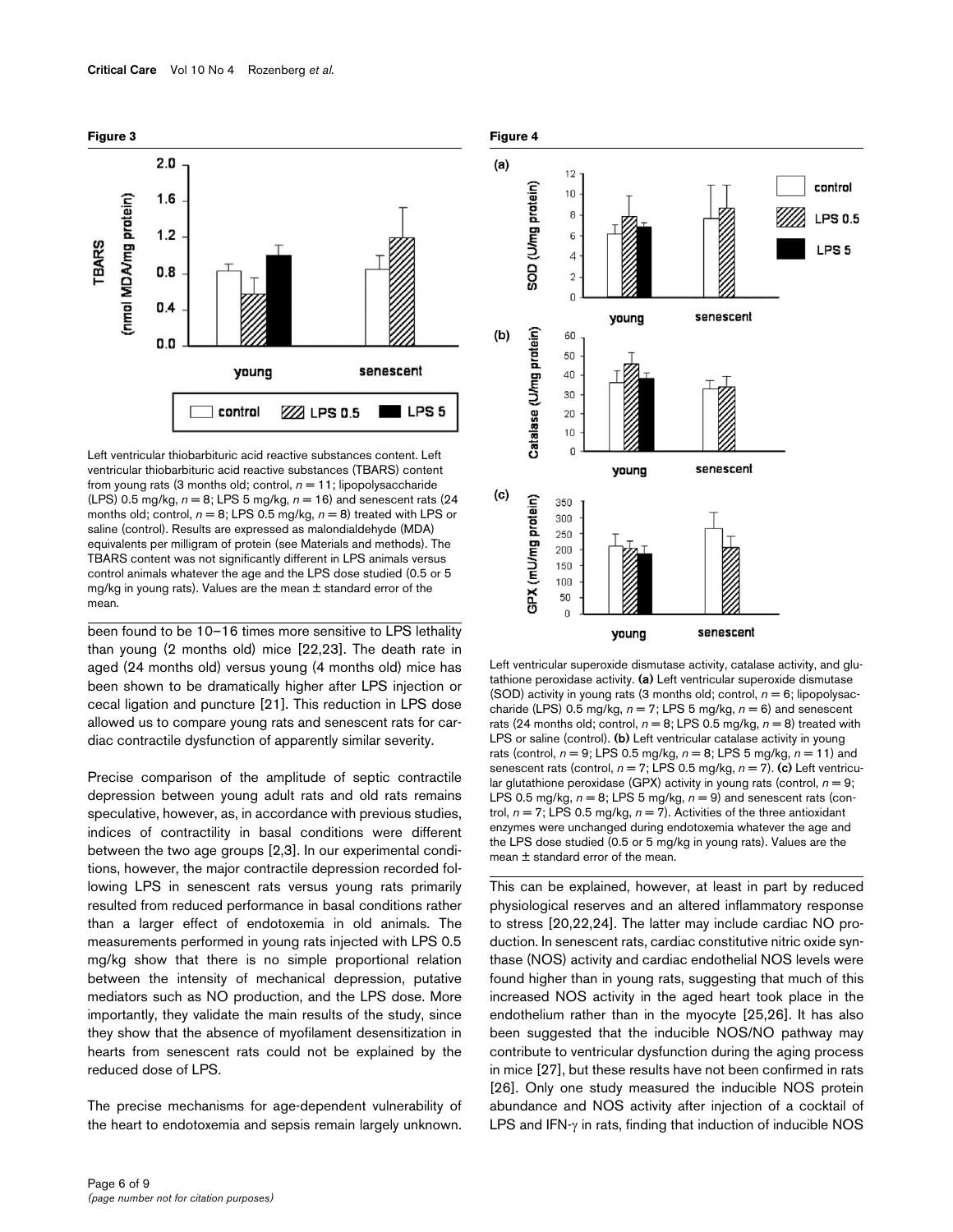|                                                | Young rats (3 months old) |                          |                        | Senescent rats (24 months old) |                                                                                                                                                              |  |  |  |
|------------------------------------------------|---------------------------|--------------------------|------------------------|--------------------------------|--------------------------------------------------------------------------------------------------------------------------------------------------------------|--|--|--|
|                                                | $n = 23$ fibers)          | 4 rats. $n = 23$ fibers) | rats. $n = 22$ fibers) | $n = 22$ fibers)               | Control group (n = 4 rats, LPS 0.5 mg/kg group (n = LPS 5 mg/kg group (n = 5 Control group (n = 4 rats, LPS 0.5 mg/kg group (n = 5<br>rats. $n = 20$ fibers) |  |  |  |
| Resting tension (mN/mm <sup>2</sup> )          | $3.2 \pm 0.5$             | $3.4 \pm 0.4$            | $3.7 \pm 0.6$          | $6.6 \pm 0.5$                  | $4.4 \pm 0.4*$                                                                                                                                               |  |  |  |
| Maximal active tension (mN/<br>mm <sup>2</sup> | $47.4 \pm 3.8$            | $54.4 \pm 3.3$           | $51.5 \pm 7.6$         | $43.0 \pm 3.2$                 | $41.8 \pm 4.2$                                                                                                                                               |  |  |  |
| $pCa50$ (pCa units)                            | $5.81 \pm 0.04$           | $5.69 \pm 0.04*$         | $5.67 \pm 0.04*$       | $5.58 \pm 0.03$                | $5.53 \pm 0.03$                                                                                                                                              |  |  |  |
| Hill coefficient                               | $1.60 \pm 0.12$           | $1.66 \pm 0.11$          | $1.58 \pm 0.09$        | $1.43 \pm 0.09$                | $1.57 \pm 0.10$                                                                                                                                              |  |  |  |

**Effects of in vivo lipopolysaccharide (LPS) on left ventricular skinned fibers of young rats and senescent rats**

Values are the mean  $\pm$  standard error of the mean. pCa<sub>50</sub>, Ca<sup>2+</sup> concentration for half-maximal tension, expressed in pCa units (with pCa = -

expression and activity was greater in senescent hearts compared with young hearts, while the Ca<sup>2+</sup>-dependent NOS activity was unchanged [26]. Our observation that endotoxemia resulted in an increased NOx accumulation in the myocardium of young rats and of senescent rats is consistent with these findings. Further study should precise the relation between these observations and the depression of contractility in septic senescent animals.  $log[Ca^{2+}]$ ). \* $P < 0.05$  versus respective control (saline-injected) group.

Many studies have suggested that oxidative stress, resulting from mitochondrial dysfunction, excessive reactive oxygen species formation, and altered cellular antioxidant pathways, plays an important role in the development of septic organ dysfunction [28-30]. Following intraperitoneal injection of LPS in rats, the SOD activity and peroxynitrite (3-nitrotyrosine) were elevated in the left ventricle, although they did not parallel the time-course of decreased contractility [28]. In another study using a model of cecal ligature and puncture in rats, mitochondrial dysfunction, an imbalance between SOD and CAT activities, and increased TBARS content have been reported in the myocardium [30]. Moreover, in cells from the senescent heart versus the young heart, an enhanced likelihood for generation of reactive oxygen species during stress as well as an increased susceptibility to undergo protein damage in response to oxidative stress have been reported [5]. Our data in young adult rats as well as senescent rats, however, show that severe septic contractile cardiac dysfunction may occur in the absence of reactive oxygen species-induced cellular alterations in nonlethal endotoxemia. This apparent discrepancy with previous literature can be explained by the results of a recent study showing that oxidative damage, altered antioxidant enzyme activities, and an early increase in TBARS occur in the heart and other tissues essentially during lethal sepsis [31].

Reduced myofilament Ca<sup>2+</sup> sensitivity found in left ventricle tissue from young rats in the present study confirms data previously reported in intact cardiomyocytes in rats and in skinned cardiac fibers in rabbits [6,7,[32](#page-8-1),33]. Myofilament Ca2+ desensitization during sepsis is related to an increase in phosphorylation of troponin I at Ser 23/24 [7]. The difference

in  $pCa<sub>50</sub>$  value found between control and LPS fibers in young adult rats is likely to be biologically significant, as we previously showed that the endotoxemia-induced decrease in the  $pCa<sub>50</sub>$  value was as large as that obtained following ex vivo incubation of control fibers with isoproterenol (a well established β-adrenergic agonist that induces a protein kinase A  $(PKA)$ -dependent decrease in  $Ca<sup>2+</sup>$  sensitivity of contractile proteins and, in turn, accelerates relaxation in in vivo conditions) [\[9\]](#page-8-0).

Phosphorylation of specific serine and threonine residues on cardiac troponin I by several different protein kinases represents a major physiological mechanism for alteration of myofilament properties [34]. The absence of reduction in myofilament Ca2+ sensitivity found in skinned fibers from senescent hearts thus suggests that protein kinase-dependent phosphorylation of troponin I was attenuated in the septic senescent heart. This difference cannot be attributed to the lower LPS dose used in senescent rats since the same low dose reduced Ca2+ sensitivity in hearts from young rats. A different timescale is also an unlikely explanation as the desensitization has been reported as early as 4 hours after LPS injection and was still present 30 hours later in young endotoxemic animals [6[,9,](#page-8-0)33]. The cAMP-dependent protein kinase (PKA) activity has been found increased in the hearts of young septic animals [35]. This suggests that the PKA pathway may be involved in septic myofilament desensitization. Interestingly, activation of the β-adrenergic–PKA–myofilament protein phosphorylation pathway declines with aging [36]. This may thus contribute to the difference observed in myofilament Ca2+ sensitivity between young hearts and senescent hearts during endotoxemia in the present study. On the other hand, protein phosphorylation via cGMP-dependent protein kinase (protein kinase G), which includes troponin I, seems also decreased during aging [37], thus providing another potential explanation for our observations.

Our study has potential limitations. First, we used a rat model of aging. Rodents differ from humans from a biological point of view, especially concerning body growth. Only a few animal models of aging, however, associate a short lifespan and the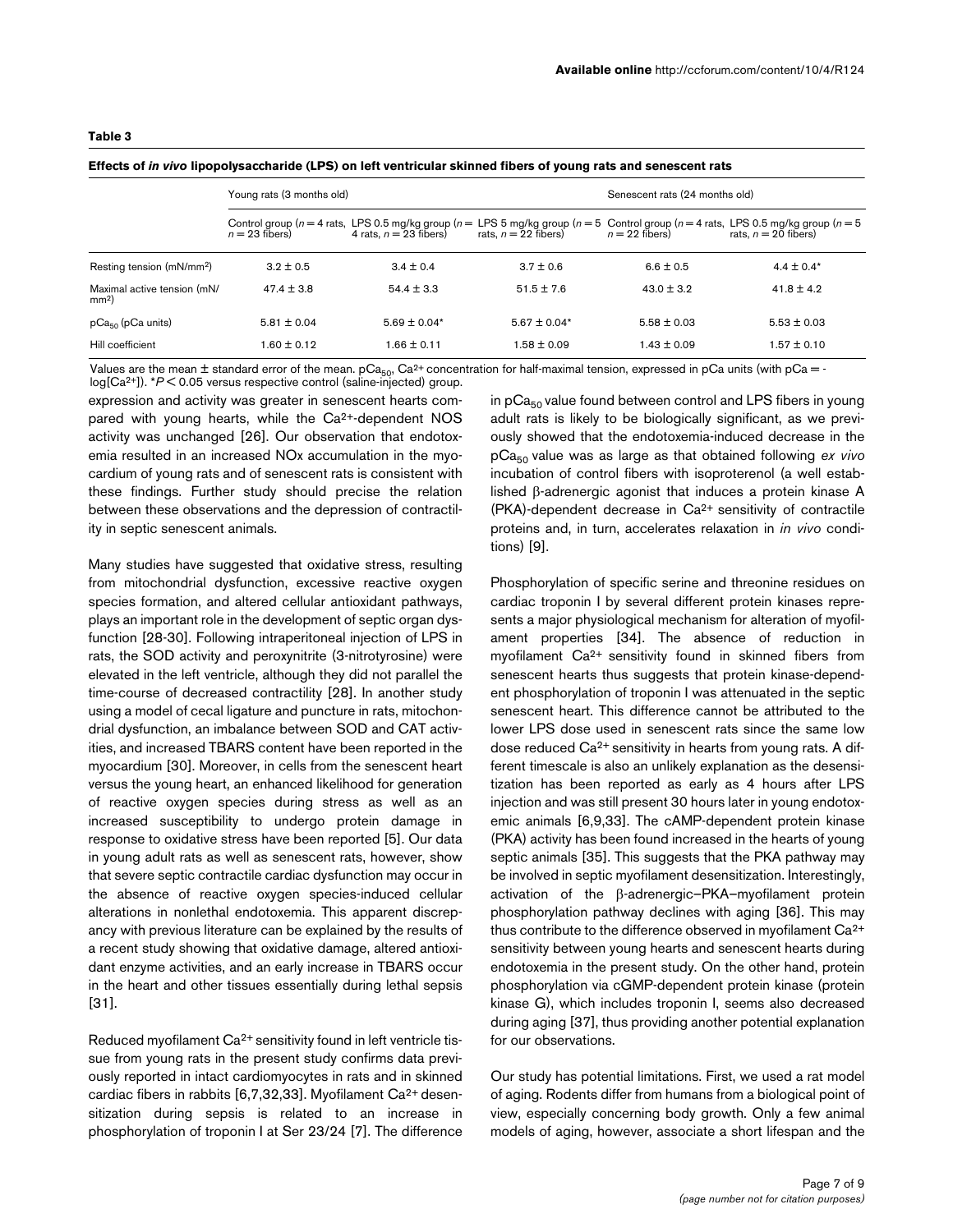control of environmental influences. For cardiovascular studies, the senescent rat is by far the most used animal model of aging. Indeed, physiological changes as well as cellular changes such as myocyte loss, hypertrophy of the remaining myocytes and fibrosis, observed in the human heart during aging, are also found in the senescent rat heart [4,36]. Second, we used three month old rats as controls because at this age septic cardiac dysfunction has been characterized in most previous studies. Three months of age, however, represents young adult rats that are not fully grown and developed. As a result the age difference discussed may not be due to senescence or aging but actually due to maturation. To demonstrate changes due to aging, a mature adult group (aged 9–12 months) would be required. Third, the pertinence of acute endotoxemia as a model for human sepsis has been questioned. The cellular and molecular mechanisms of cardiac dysfunction demonstrated in this model, however, have been generally confirmed in more sophisticated models. Finally, extensive characterization of the various potential mechanisms of septic cardiac dysfunction in the senescent heart needs further investigation. In addition, study of cardiovascular dysfunction in septic senescent animals is needed to appreciate the relevance of the present results.

Our results may have clinical implications. First, reduced myofilament  $Ca<sup>2+</sup>$  sensitivity has been proposed to constitute the cellular basis of the acute ventricular dilation reported in septic patients [\[9,](#page-8-0)38]. Indeed, a reduction in myofilament responsiveness is associated with increased length in single cardiac myocytes and increased ventricular distensibility [34]. The reality of this dilation during septic shock in humans, however, has led to conflicting results [38,39]. Our results in aged animals offer a possible explanation at the cellular level for these divergent observations. Second, our finding that a decrease in myofilament responsiveness to  $Ca<sup>2+</sup>$  is a determinant of intrinsic myocardial depression in septic shock suggested that Ca2+-sensitizing agents may be appropriate treatment to improve heart function in sepsis. Animal studies and, more recently, human studies have begun to test this hypothesis [10,11]. Our results in aged rats raise the possibility that these agents might not be as effective in aged patients as in younger patients.

## **Conclusion**

Aging is associated with decline in cardiac contractility and altered immune function. Septic myocardial dysfunction may thus be altered with aging in its severity, mediators, and/or main cellular mechanisms. This study demonstrated that a low dose of LPS induced a severe myocardial dysfunction in senescent rats. This was accompanied by an increased myocardial NO production without evidence of oxidative stress, similarly to cardiac dysfunction in young adult rats. Ca<sup>2+</sup> myofilament responsiveness, however, which is typically reduced in the myocardium of young septic rats, was unaltered in senescent rats. If these results are confirmed in *in vivo* condi-

### Key messages

- Aging is associated with decline in cardiac contractility and altered immune function; in this study, a low dose of LPS induced a severe cardiac contractile depression in senescent rats.
- Endotoxemia-induced myocardial dysfunction in both young rat and senescent rat groups was accompanied by an increased NO production without evidence of oxidative stress.
- Ca2+ myofilament responsiveness, which is typically reduced in the myocardium of young adult septic rats, was unaltered in senescent rats.
- If these results are confirmed in in vivo conditions, they may provide a cellular explanation for the divergent reports on ventricular diastolic function in septic shock. In addition, Ca<sup>2+</sup>-sensitizing agents may not be as effective in aged patients as in younger patients.

## **Competing interests**

The authors declare that they have no competing interests.

## **Authors' contributions**

All authors contributed to the elaboration of the protocol. SR carried out in vivo observations, isolated and perfused heart experiments, helped with the skinned fiber experiments and biochemical measurements, performed the statistical analysis, participated in analysis and interpretation of data, and drafted the manuscript. SB helped with the acquisition of data, and participated in interpretation of the data and in correction of the manuscript. HB and EJ participated in the acquisition and interpretation of data. AK carried out enzyme activity measurements and participated in analysis of the data. AM was in charge of NOx measurements, and participated in interpretation of data and correction of the manuscript. BR and BV participated in analysis and interpretation of the data, and in correction of the manuscript. BT coordinated the conception and design of the study, helped with in vivo observations and performed skinned fiber experiments, participated in analysis and interpretation of data, and helped to draft the manuscript. All authors read and approved the final manuscript.

## **Acknowledgements**

The authors thank Dr Claude Sebban and Brigitte Decros (Laboratory of Ageing, hôpital Charles Foix, Ivry sur Seine, France) for kindly providing aged rats, and thank Dr J Callebert (Laboratory of Anesthesiology, CHU Lariboisière, Paris, France) for assistance in the  $NOx/NO<sub>2</sub>$  measurements. This study was supported only by Institutional and Departmental Sources.